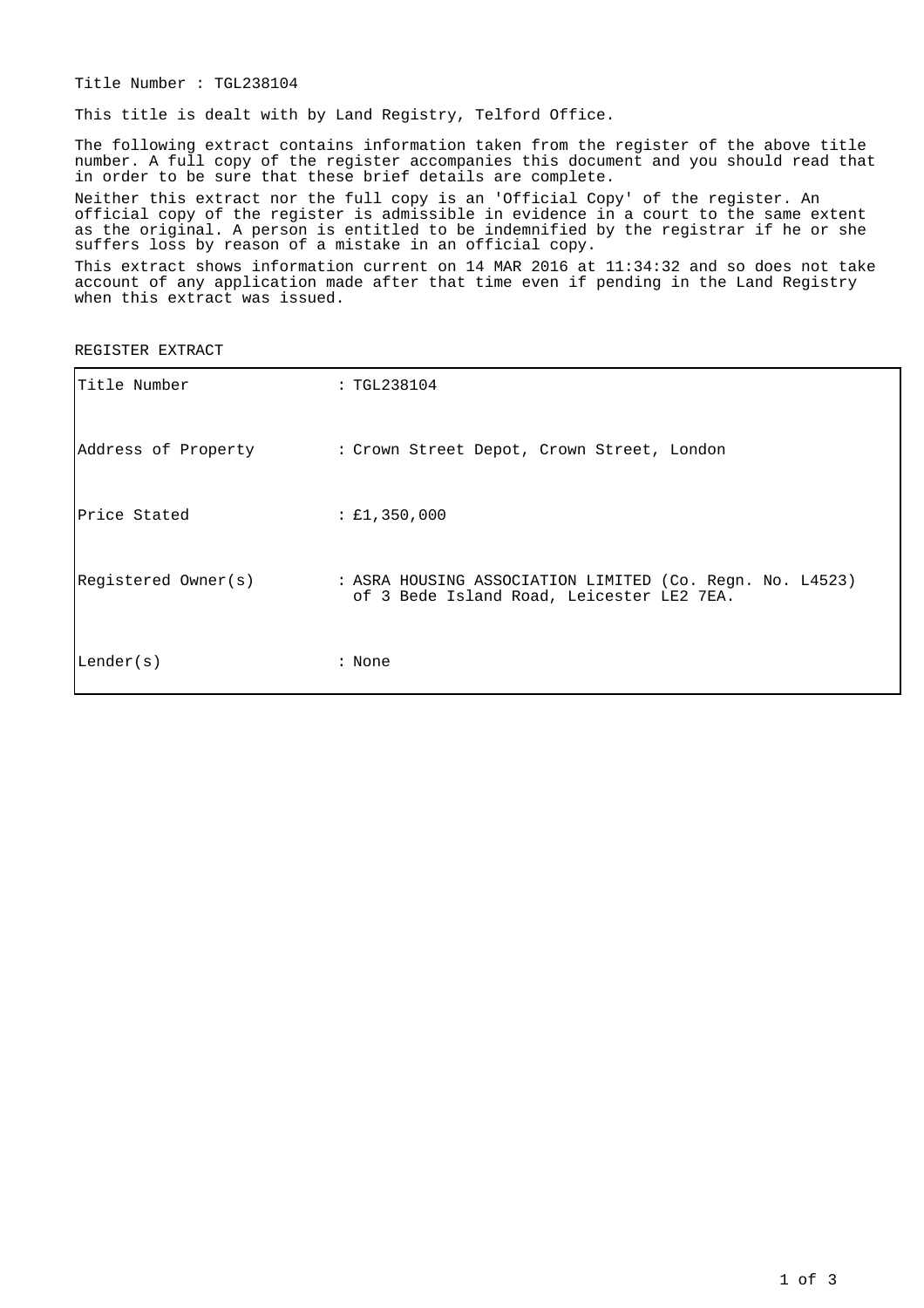#### Title number TGL238104

This is a copy of the register of the title number set out immediately below, showing the entries in the register on 14 MAR 2016 at 11:34:32. This copy does not take account of any application made after that time even if still pending in the Land Registry when this copy was issued.

This copy is not an 'Official Copy' of the register. An official copy of the register is admissible in evidence in a court to the same extent as the original. A person is entitled to be indemnified by the registrar if he or she suffers loss by reason of a mistake in an official copy. If you want to obtain an official copy, the Land Registry web site explains how to do this.

## A: Property Register

This register describes the land and estate comprised in the title.

SOUTHWARK

1 The Freehold land shown edged with red on the plan of the above Title filed at the Registry and being Crown Street Depot, Crown Street, London.

## B: Proprietorship Register

This register specifies the class of title and identifies the owner. It contains any entries that affect the right of disposal.

### Title absolute

- 1 (07.08.2013) PROPRIETOR: ASRA HOUSING ASSOCIATION LIMITED (Co. Regn. No. L4523) of 3 Bede Island Road, Leicester LE2 7EA.
- 2 (07.08.2013) The price stated to have been paid on 5 July 2013 was £1,350,000.
- 3 (07.08.2013) RESTRICTION: No disposition of the registered estate by the proprietor of the registered estate is to be completed by registration without a certificate by the registered proprietor signed by their secretary or by two trustees if a charitable trust or by their conveyancer that the provisions of section 172 of the Housing and Regeneration Act 2008 have been complied with or that they do not apply to the disposition.
- 4 (07.08.2013) The Transfer to the proprietor contains a covenant to observe and perform the covenants referred to in the Charges Register and of indemnity in respect thereof.

## C: Charges Register

This register contains any charges and other matters that affect the land.

1 A Conveyance of the land tinted blue on the filed plan and other land dated 6 April 1868 made between (1) The London Chatham and Dover Railway Company (2) William Downs and (3) William Bottom contains restrictive covenants and reserves a right of way.

NOTE: No copy of the Deed was filed on first registration.

2 A Licence under Seal dated 25 July 1962 affecting the land tinted blue on the filed plan and other land made between  $(1)$  The London County Council and (2) Lionel Keith Hall and Francis Ronald Downs Swain contains a restrictive covenant.

NOTE: Copy filed under LN25521.

3 (06.04.2004) The land tinted yellow on the title plan is subject to such restrictive covenants as may have been imposed thereon before 11 March 2004 and are still subsisting and capable of being enforced.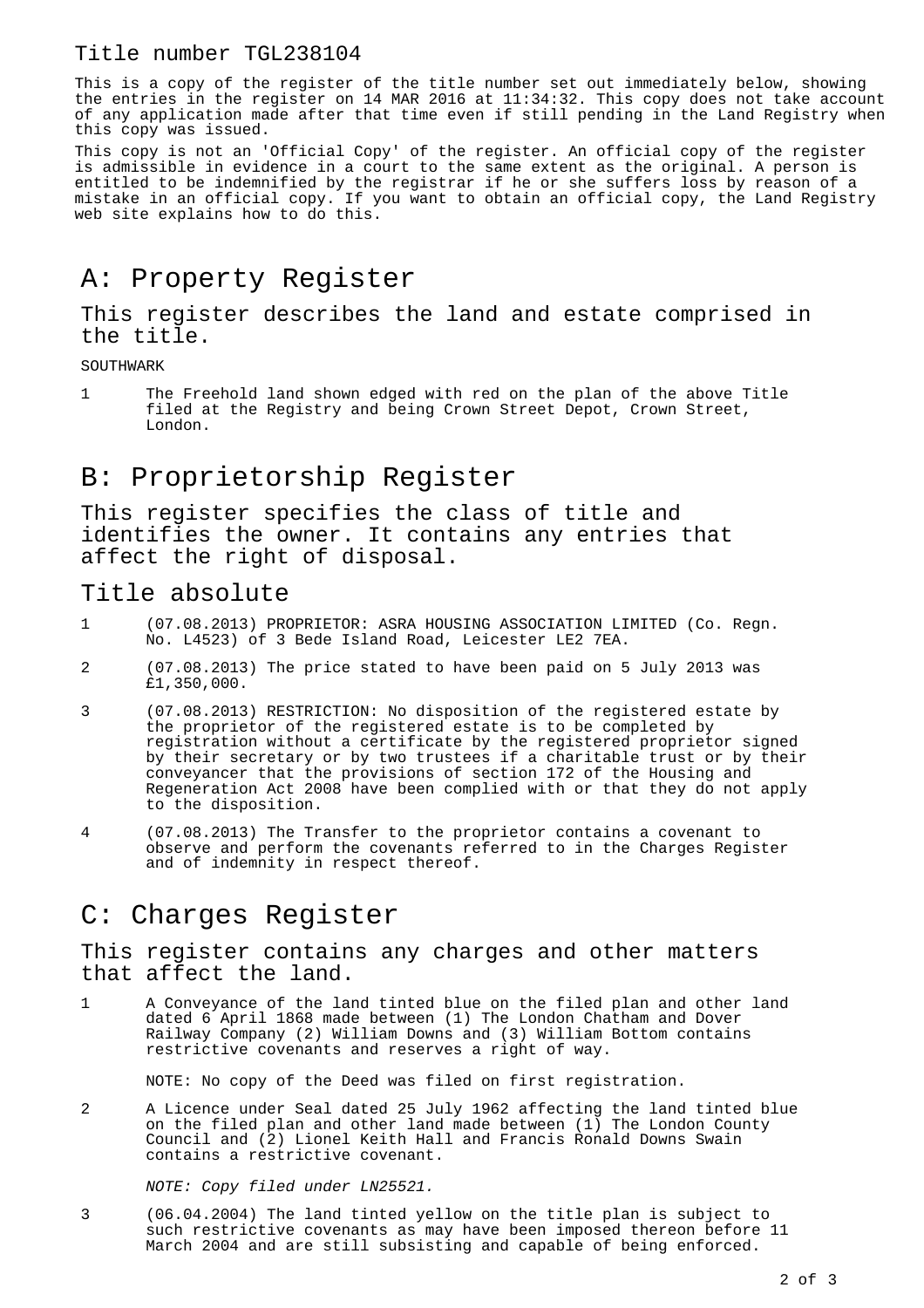### Title number TGL238104

## C: Charges Register continued

4 (07.06.2004) The land is subject to the rights reserved by a Transfer of the land in this title dated 18 May 2004 made between (1) The Mayor and Burgesses of the London Borough of Southwark and (2) Peerless Properties Limited.

NOTE: Copy filed.

End of register